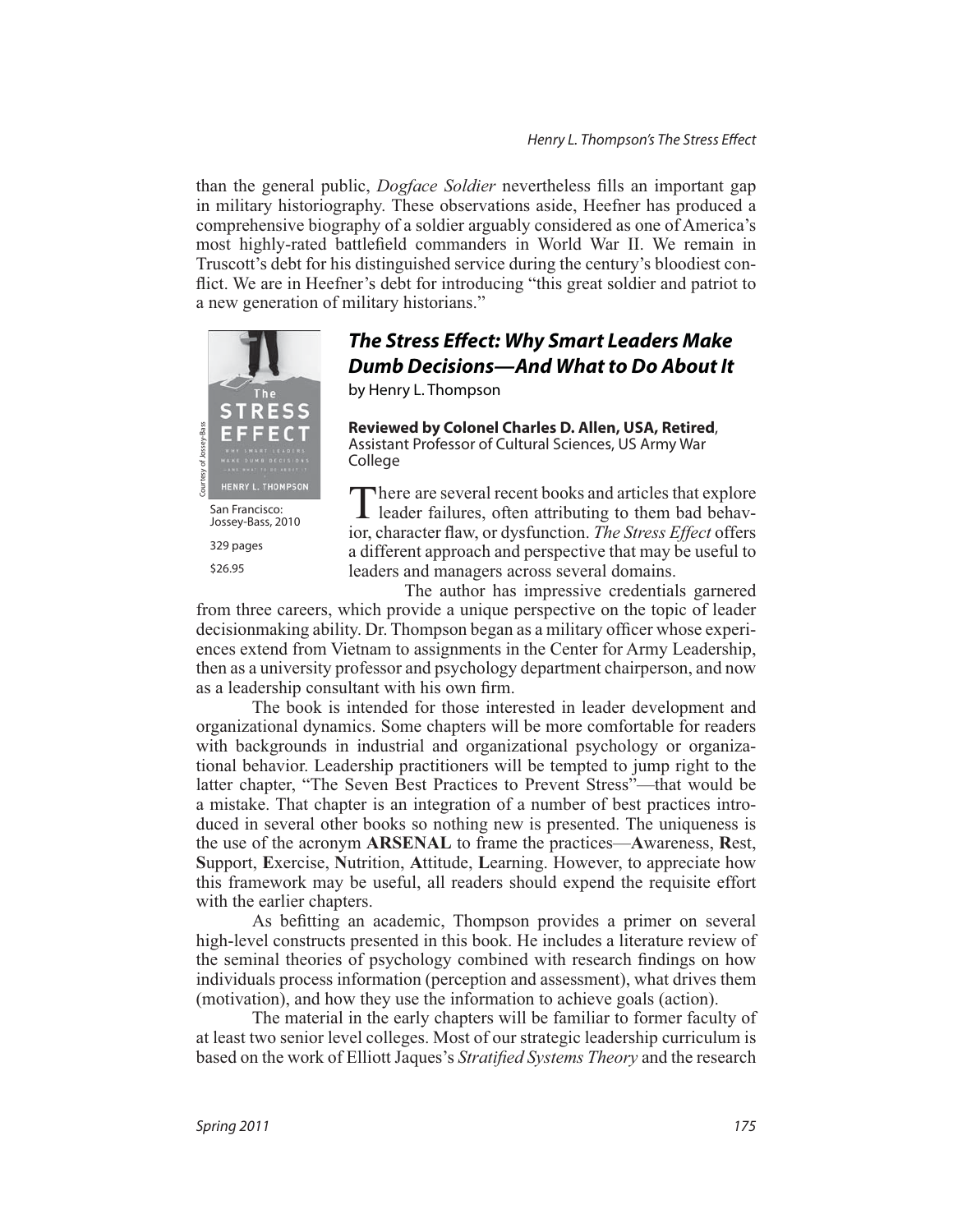## **Book Reviews**

of T. Owens Jacobs with students of the National Defense University (Industrial College of the Armed Forces). Thompson provides a spate of vignettes and anecdotes to illustrate the concepts across levels of direct, organizational, and strategic leadership. Military members will embrace the stories about Ranger and Airborne qualification courses. Business leaders will identify with examples of individuals in organizational settings. Most readers will nod their heads as the author builds the case for the effects of cognition and emotion on decision- making under "normal" conditions and under stress. The book is a marriage of ideas and brings to mind the old adage, "Something old, something new, something borrowed, something blue."

"Something old" is the long-debated question of whether leaders are born or made and the search for the specific traits of "good leaders." The most innate attribute of individuals is cognitive intelligence. The author cites several studies that establish senior leaders (CEOs, general officers, elected public officials, etc.) generally have above average intelligence as measured by the traditional intelligence quotient. The consistent theme is that proper selection of potential leaders begins with identifying those who have the requisite intelligence to do well in complex situations that require judgment.

"Something new" is the recent contributions from neuroscience as it applies to cognition and decisionmaking, particularly for leaders. The author effectively explains the regions of the brain that are functionally related to primal responses, emotions, and higher-order thinking. This exploration helps the reader to understand the physiological and biochemical processes of thinking and decision making.

"Something borrowed" is the concept of interpersonal competencies and the re-emergence of emotional intelligence as a key competency for leaders. While emotional intelligence as presented by Dan Goleman has gotten a lot of attention in the past decade, the foundational concept has been around since the mid-1960s. This is an important competency if one accepts that leadership is the process of influencing others. In order to influence, leaders have to possess self-awareness and be able to relate to the feelings of those who may choose to partner or follow.

"Something blue" is the discouraging aspect of leadership in the modern era marked by complexity and ambiguity that make leading organizations an inherently stress-filled endeavor. The conjecture is made that smart leaders generally make dumb mistakes based on the stresses that are part and parcel of organizational life. Rather than focus on traits or the character of the individual, Thompson presents evidence that leaders are limited by their innate cognitive abilities and have shortcomings in emotional intelligence necessary to assess pertinent information, to render appropriate judgments, and then make effective decisions.

As the title suggests, stress degrades the quality of decisions made by leaders and so the author offers that developing resilience is the inoculation that leaders require. Developing stress resilience has three components: increasing